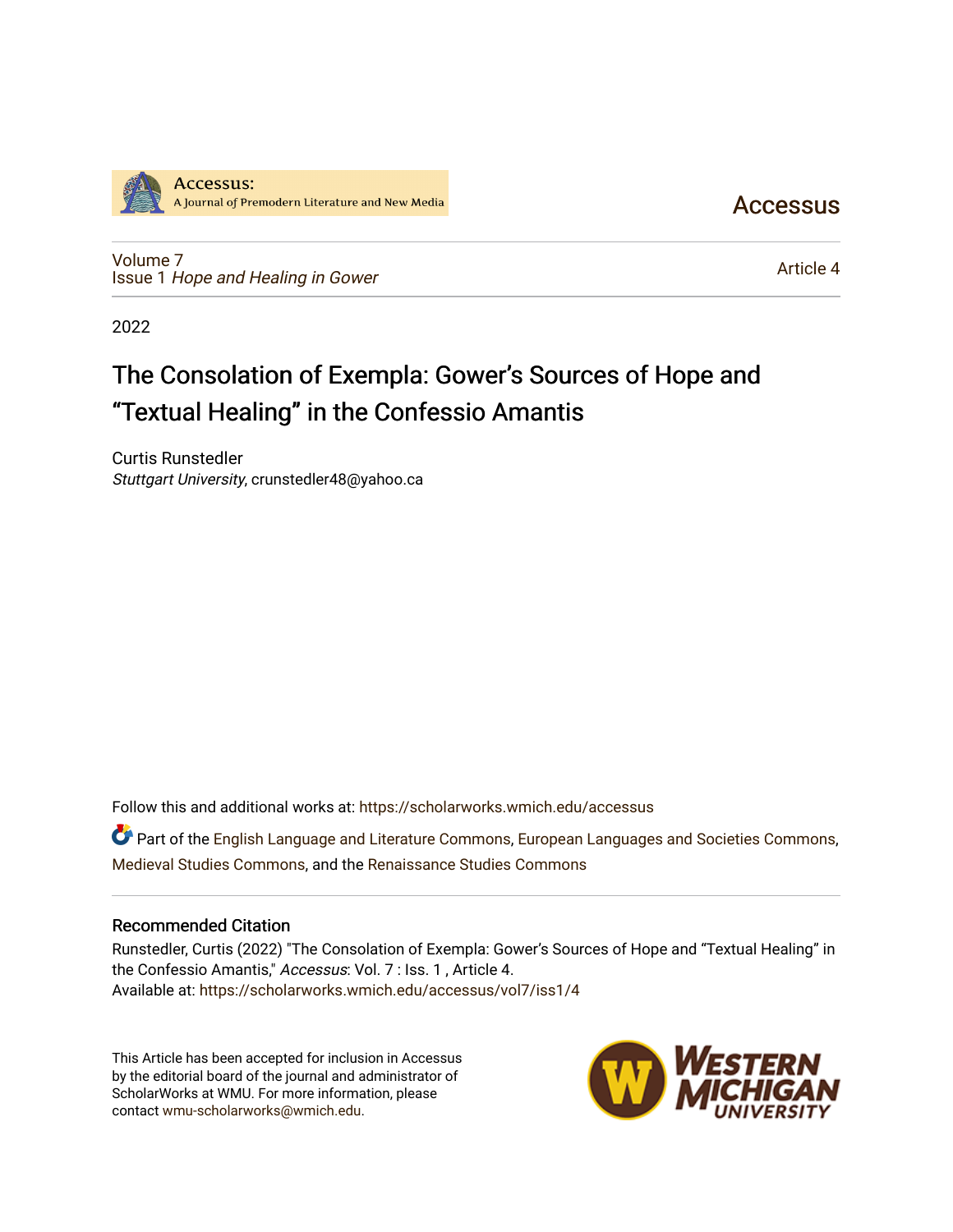## The Consolation of Exempla: Gower's Sources of Hope and "Textual Healing" in the Confessio Amantis

### Acknowledgments

I would like to thank the John Gower Project and its members for their invaluable feedback, kindness, and support, particularly Georgiana Donavin, Eve Salisbury, Bob Yeager, Will Rogers, Natalie S. Grinnell, Gabrielle Bychowski, Siân Echard, and Kara McShane.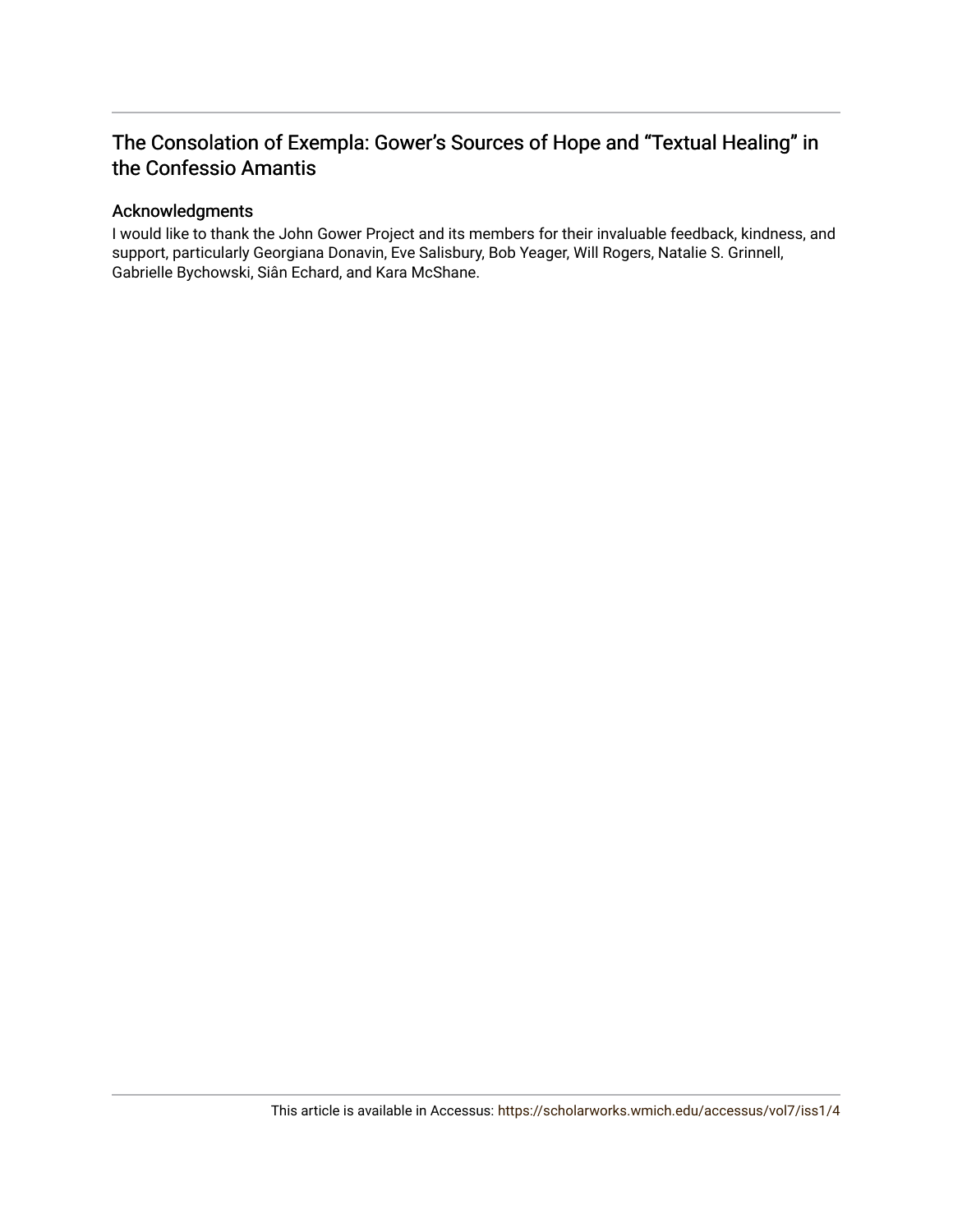The Consolation of *Exempla*: Gower's Sources of Hope and "Textual Healing" in the *Confessio Amantis*<sup>1</sup>

For both reader and lover, John Gower's *Confessio Amantis* is rooted in issues of hope and healing. As a sufferer of lovesickness, Amans is ill and naturally in need of restoration. Yet rather than behave passively due to his illness, Amans maintains an active role in the text through his dialogue and engagement with Genius.<sup>2</sup> Over the course of the *Confessio Amantis*, Genius provides him with remedies through storytelling that repurposes classical *exempla* to illustrate the dangers of the seven deadly sins while also providing consolation to the sick lover. William Shakespeare and George Wilkins's play *Pericles, Prince of Tyre* (1619) similarly deals with this kind of healing.

It is the *exempla*, I argue, that provide such remedial action in the text, both for Amans as well as the reader, who not only shares these exemplary lessons imparted to Amans, but also learns from his shortcomings as a lover and indeed as a human being. The *exempla* are also sources of metaphorical healing in the text, functioning as what I have termed "textual healing," that is, the medicinal aspects of the text (knowledge, understanding, moral instruction) that helps remedy Amans back to full health. This idea of "textual healing" follows Arthur W. Frank's reading of the active yet injured raconteur in *The Wounded Storyteller,* in which he argues for the remedial power of narrative: "Through their stories, the ill create empathic bonds between themselves and their

<sup>&</sup>lt;sup>1</sup> John Gower, *Confessio Amantis*, ed. Russell A. Peck, 2<sup>nd</sup> ed., Book 1, TEAMS Middle English Texts Series (Kalamazoo, MI: Medieval Institute Publications, 2006): <https://d.lib.rochester.edu/teams/publication/peck-confessio-amantis-volume-1>

<sup>2</sup> Compare Arthur W. Frank, *The Wounded Storyteller: Body, Illness, and Ethics*  (Chicago: University of Chicago Press, 2013), xi.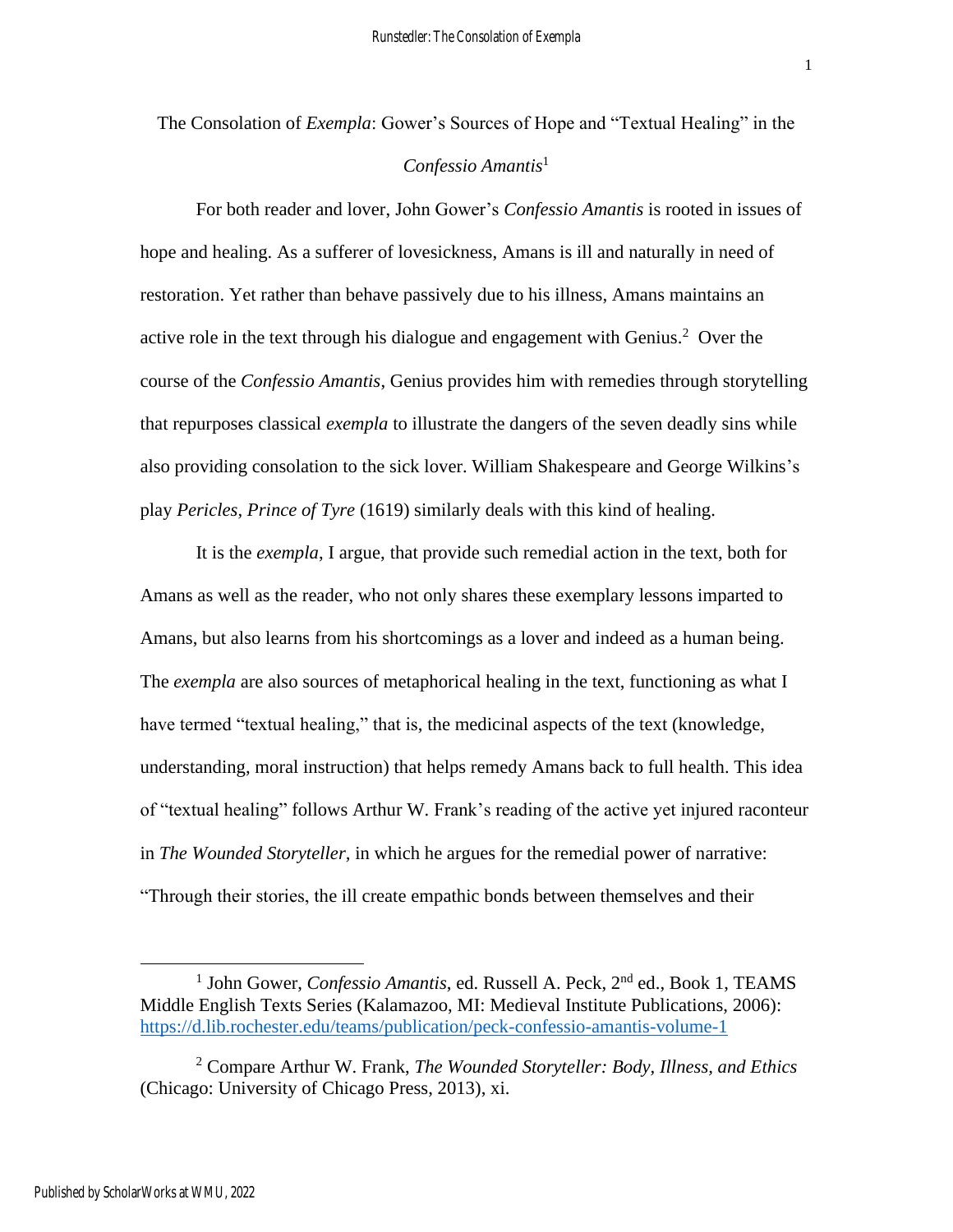listeners. These bonds expand as the stories are retold. Those who listened then tell others, and the circle of shared experience widens."<sup>3</sup> In the context of Genius / Gower's retelling of stories, these stories are repurposed and shared with Amans and the reader as a means of creating and emphasizing such bonds. As an active and devoted "listener," the reader also participates in the shared experience of bonding and healing that Frank describes through the act of reading and understanding the poem. This idea of "textual healing" further connects to the act of confession itself, as shown through the gradual restoration of Amans through the confessional framework of the poem.<sup>4</sup> Through his confession, Amans is meant to purge the sins against love from his soul, although he shows resistance to certain *exempla* which are needed for this process. The reader, however, has the potential to read these *exempla* and succeed where Amans has shortcomings with his confession. Such a process is ultimately successful because it offers Amans and the reader the opportunity for introspection, self-improvement, and consequently a healthier mind.

As J. Allan Mitchell aptly suggests, in the *exemplum* "we recognize what we should be doing."<sup>5</sup> In other words, the *exemplum* drives the reader to do better, to be better, to recover to a better state of being, and thus it propels the healing process. Amans

5 J. Allan Mitchell, *Ethics and Exemplary Narrative in Chaucer and Gower*  (Woodbridge, UK: D.S. Brewer, 2004), 14.

<sup>3</sup> Frank, *The Wounded Storyteller*, xii.

<sup>&</sup>lt;sup>4</sup> Medieval confession was thought to address not only spiritual sickness, but also bodily sickness. The Canons produced from the Fourth Lateran Council of 1215, for example, particularly Canon 22, explicitly link sickness with sin (Canon 22 [https://sourcebooks.fordham.edu/basis/lateran4.asp\)](https://sourcebooks.fordham.edu/basis/lateran4.asp).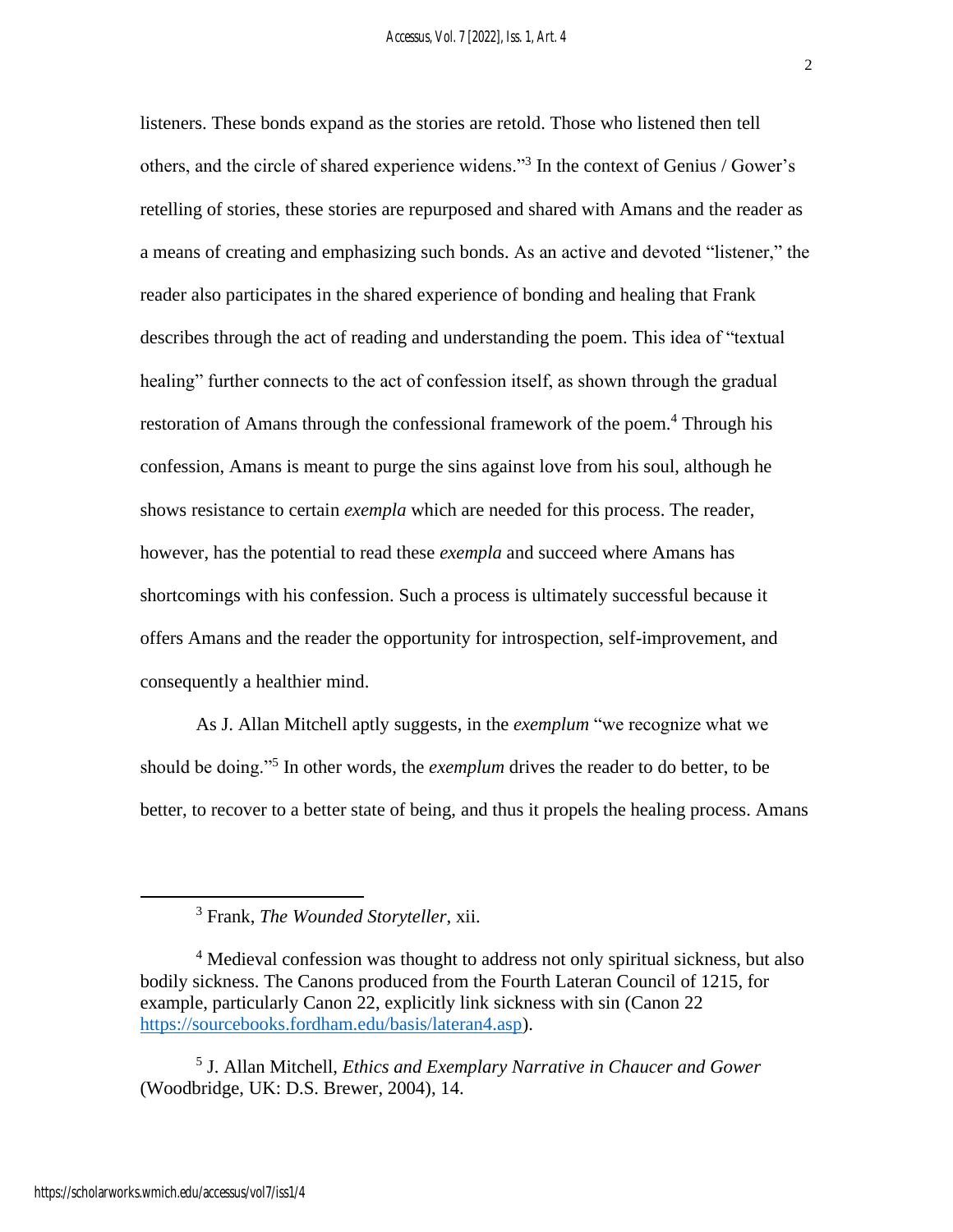navigates the *exempla* throughout the *Confessio Amantis* to make meaning of his situation and thus understand the "good" of his own love. As Mitchell points out, however, this "good" is ultimately achieved "outside the poem in the conscience of the reader."<sup>6</sup> Consequently, both the reader and Amans have the potential to live a moral life through their engagements with these *exempla*. I suggest that this participation with reading and understanding Gower's *exempla* thus leads to a better and more fulfilled moral life for Amans and every reader, which is the end goal of the healing process. This experience enlightens Amans's own understanding of love and provides him with introspection which he could not comprehend before. Genius and Amans's interactions also illustrate this idea of promoting good through human learning. Education thus becomes a means of healing, a way forward to instill not only self-awareness within the capacity of sin, but also circulating and sharing moral messages with the intention of stronger ethical growth and repair. The tales are meant to be remembered and internalized with moral instruction, and as a result, they are understood and ideally acted upon.

That the *Confessio Amantis* is a text of hope and healing with medicinal *exempla* is due, in part, to its function as a *consolatio* poem.<sup>7</sup> As Winthrop Wetherbee points out, Gower is indebted to the *consolatio* genre for the *Confessio Amantis*, particularly Boethius's *Consolation of Philosophy*. Like Boethius's Prisoner, Amans begins the poem

<sup>6</sup> Mitchell, *Ethics and Exemplary Narrative in Chaucer and Gower*, 59, 66.

<sup>7</sup> For more scholarship on the *Confessio Amantis* as fitting the *consolatio* genre, see notably Winthrop Wetherbee, "Gower and the Boethian Tradition in the *Confessio Amantis*," in *A Companion to Gower*, ed. Siân Echard (Cambridge, UK: D.S. Brewer, 2004), 181–96, and Eleanor Johnson, *Practicing Literary Theory in the Middle Ages: Ethics and the Mixed Form in Chaucer, Gower, Usk, and Hoccleve* (Chicago: University of Chicago Press, 2013), 20.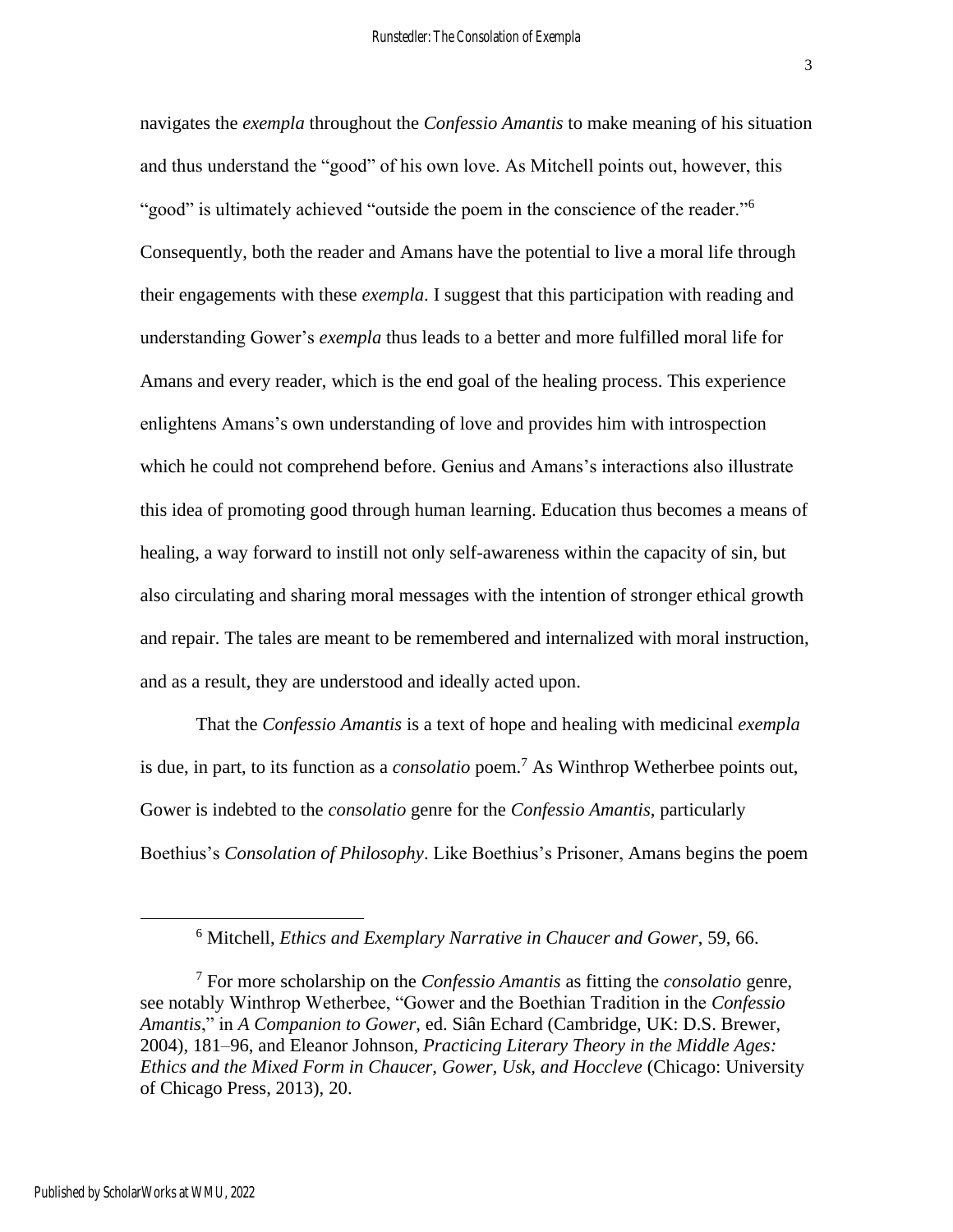in poor mental health and is given consolation / metaphorical healing through his interactions with Genius. Prisoner is literally a detainee, reflecting Boethius's own fate, as well as a metaphorical hostage to his own insecurities and fallibilities. Similarly, Amans is a prisoner of love, and with it, its set of maladies, including insecurity and anxiety.

Gower notably exemplifies the notion of textual healing in the rejuvenation of Aeson episode located in the "Tale of Jason and Medea" in Book V of the *Confessio Amantis*. <sup>8</sup> This tale is especially illustrative of textual healing because its ritual of rejuvenation enacts a healing in both the reader and Amans, as well as in the character Aeson, who is restored both metaphorically and physically. As a means of proving her love to Jason, Medea enacts a magical ritual which results in her killing, resurrecting, and consequently rejuvenating his father Aeson's body. This episode is also symbolic of the metaphorical healing taking place through *exempla* in the text. In fact, as Genius proclaims, the extent of Medea's ritual represents her deep love for Jason, as well as an extraordinary and exemplary act of healing:

Lo, what mihte eny man devise,

A womman schewe in eny wise

Mor hertly love in every stede,

Than Medea to Jason dede?<sup>9</sup>

https://scholarworks.wmich.edu/accessus/vol7/iss1/4

<sup>8</sup> Compare William Rogers, "Old Words Made New: Medea's Magic and Gower's Textual Healing." *South Atlantic Review* 79, nos. 3–4 (2014), 105–117, and Curtis Runstedler, "Transmuting John Gower: Elias Ashmole's Hermetic Reading of Gower's Jason and the Golden Fleece." *Accessus: A Journal of Premodern Literature and New Media* 6, no. 2 (2020): <https://scholarworks.wmich.edu/accessus/vol6/iss2/3/>

<sup>9</sup> Gower, *Confessio Amantis* V, lines 4175–8.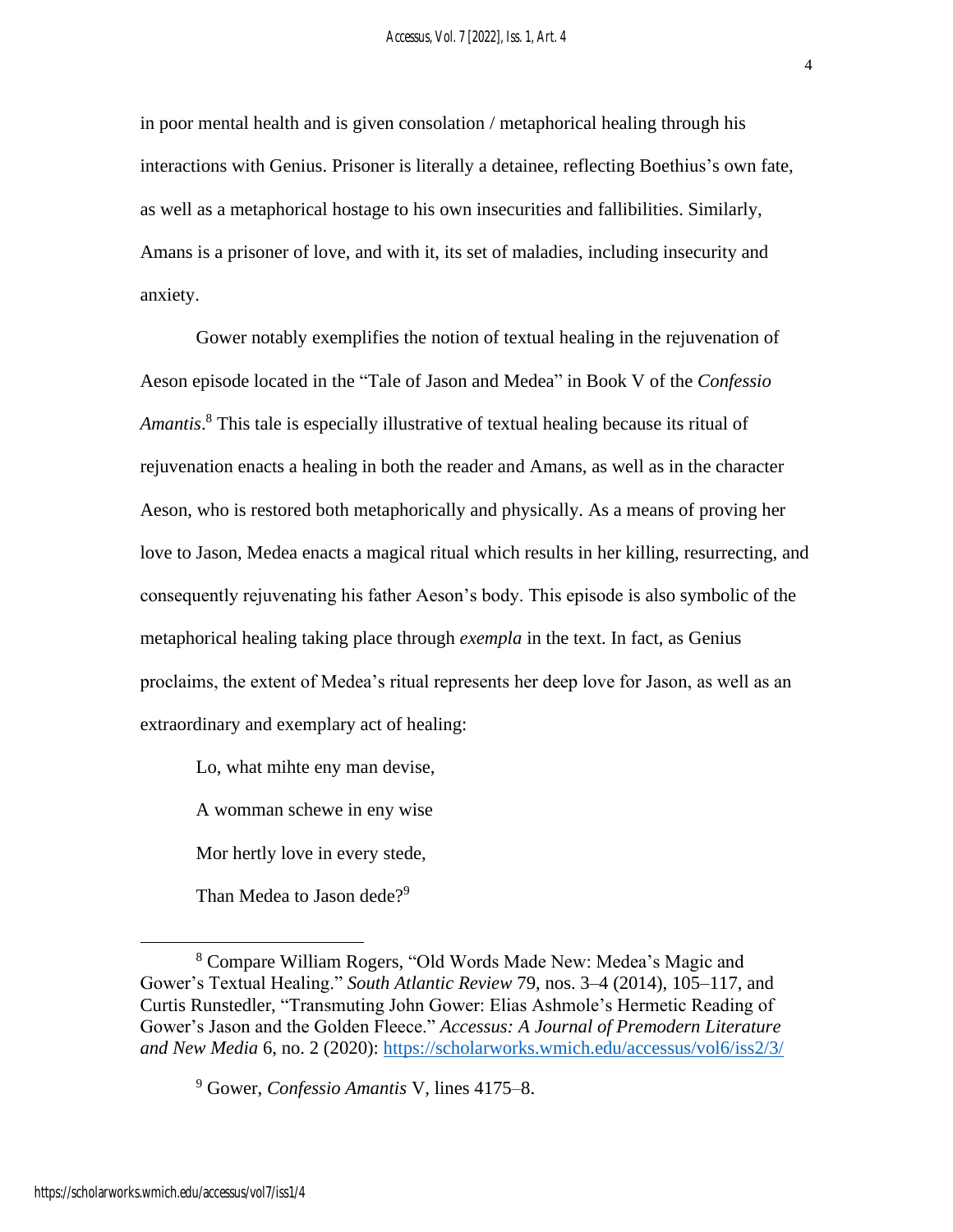While Jason the perjurer ultimately rejects such positive healing and its implications, Medea's magic remains a source of motivation and an incentive for achieving ideal love for both the wounded lover (Amans) and the reader. In her demonstration of love and healing, Medea presents herself as an ideal and perfect lover, yet Jason is ultimately undeserving of her love. Medea's act of love, as shown in the rejuvenation of Aeson, functions as a textual model and a source of remedial action for Amans and the reader to heal. In addition, Aeson's textual healing also rejuvenates both Amans and the reader by creating a self-awareness of their own shortcomings as lovers as well as providing a model for them to aspire to.

Textual healing also notably appears in both Gower's "Tale of Apollonius of Tyre," which is told in Book VIII in the *Confessio Amantis* as an *exemplum* of lust, and in the tale's later incarnation in Shakespeare and Wilkins's play *Pericles, Prince of Tyre*. 10 *Pericles* is also a story of healing and redemption (as is Gower's "Tale of Apollonius of Tyre"), yet the play provides a different kind of medicine because of the distinct way in which it transforms medieval sources and directs them to a live audience. Both the *Confessio Amantis* and *Pericles*, however, address lovesickness, as well as grief and trauma. Healing notably occurs in *Pericles* due to reconciliation, particularly in Pericles's reunion with Marina at the end of the story. As in Gower's "Tale of Jason and Medea" and "Apollonius of Tyre," which shows Apollonius's own redemption through his daughter Thaise, Shakespeare and Wilkins's *Pericles* likewise effects remedial action

<sup>10</sup> William Shakespeare, *Pericles, Prince of Tyre*, *MIT Shakespeare* <http://shakespeare.mit.edu/pericles/full.html>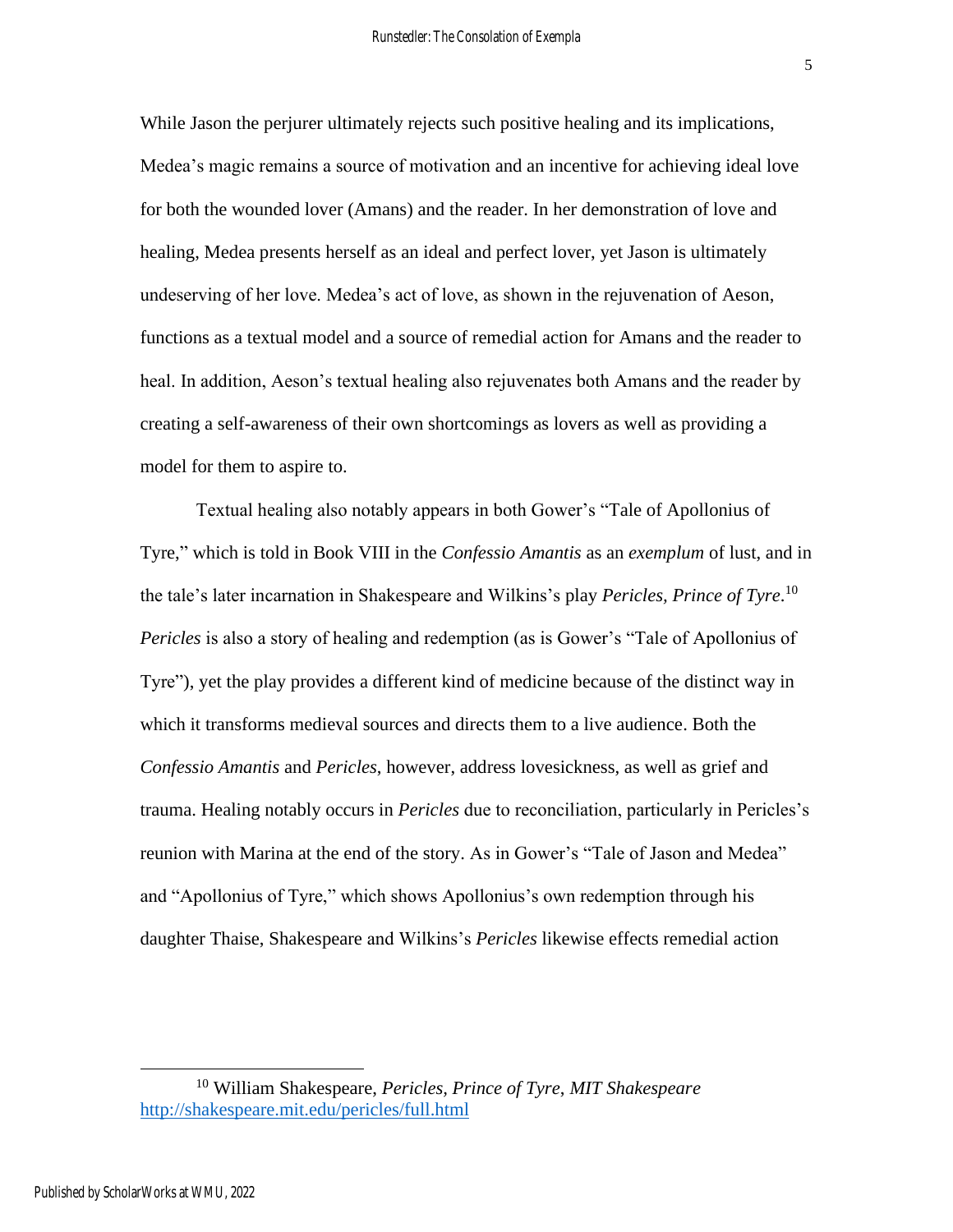through a special gifts of a female character.<sup>11</sup> After the father-daughter scene in the *Confessio Amantis*, however, and despite the countless *exempla* already instilled upon him, Amans, unlike Pericles, is still in need of reform, remarking to Genius: "Thi word stant evere upon o place."<sup>12</sup> In this context, the story provides Apollonius of Tyre with his own healing and redemption through his reconciliation with Thaise, a recovery that might eventually help Amans and the reader to overcome lustful temptations and urges. Genius's attempts to "Bot teche thee the rihte weie" shows that, as is the case for Amans, it is ultimately the reader's decision to learn and to act upon the "rihte weie" in practice.<sup>13</sup> The power of Apollonius and Thaise's reunion offers to heal old wounds and overcome the pains of the past, despite the damage already done: "Alle olde sorwes ben forgete, / And gladen hem with joies newe."<sup>14</sup> Similarly, Genius's storytelling here offers to restore Amans and its readers from their metaphorical ailments through this exemplary take on the classical tale, bringing "joies newe" through the shared understanding and experience of reconciliation and overcoming the evils of lust, as well as returning them to a better mental state before trauma was inflicted.

The character Gower in *Pericles, Prince of Tyre* also comments on this idea of textual healing: "And lords and ladies in their lives / Have read it for restoratives."<sup>15</sup> In

<sup>13</sup> Gower, *Confessio Amantis* VIII, line 2147.

<sup>14</sup> Gower, *Confessio Amantis* VIII, lines 1906–7.

<sup>15</sup> Shakespeare, *Pericles,* I. Prologue 7–8 <http://shakespeare.mit.edu/pericles/full.html> According to the OED, "restore" comes

<sup>&</sup>lt;sup>11</sup> Larry Scanlon, "The Riddle of Incest: John Gower and the Problem of Medieval Sexuality," in *Re-Visioning Gower*, ed. R. F. Yeager (Asheville, NC: Pegasus Press, 1998), 93–128 (123).

<sup>12</sup> Gower, *Confessio Amantis* VIII, line 185.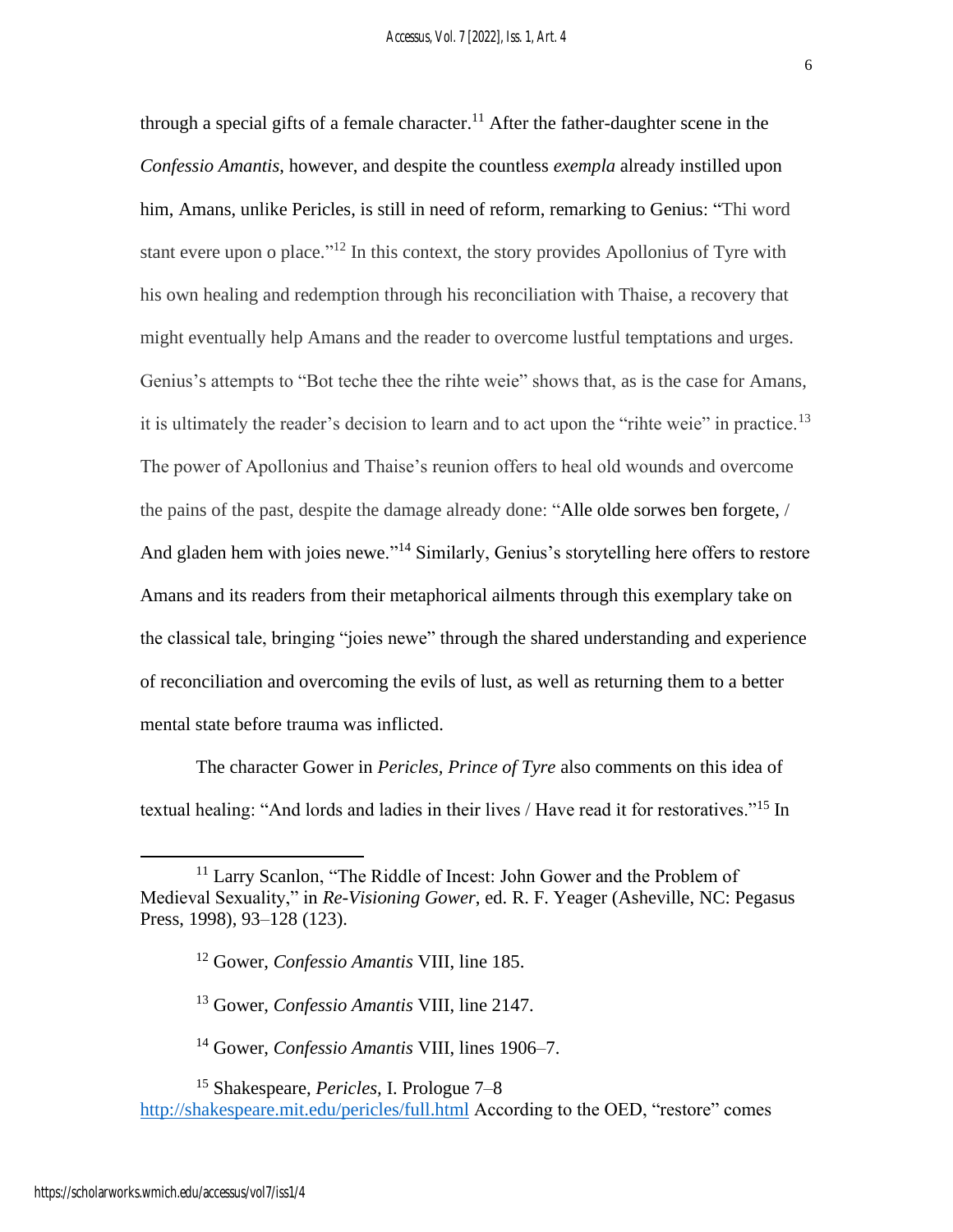healing has a similar function. In the late medieval and Shakespeare's Renaissance world, "restoratives" reflect a yearning or desire for a prelapsarian world, returning to a better state of being before the Fall.<sup>16</sup> As a result, these "restoratives" yearn for an idealized nostalgic past, as exemplified by the mostly classical settings and characters that populate the *Confessio Amantis*. Such "restoration" also reflects reincorporating medieval sensibilities into a post-Reformation world, particularly Gower's literal role in the play as the Chorus. <sup>17</sup> In connection with healing lovesickness, such "restoration" also trends toward a desired mental and physical state and health before the affected showed signs of sickness. Gower's classical tales are familiar to his late medieval audience, yet the possibility of textual healing with his tales offers fresh perspectives. Unlike the textual healing in the *Confessio Amantis*, however, Gower's restoratives in the play, as shown in the repurposing of his tales and his moral judgments as Chorus, are performative. The audience is meant to react to Gower's moral sensibilities as the Chorus as well as Shakespeare and Wilkins's repurposing of his tales as a means of the performance.<sup>18</sup> As a

from the Old French *restorer* ("to give back"). Similarly, in Old English *haelan* means to "restore back to health."

<sup>16</sup> James M. Dean, *The World Grown Old in Later Medieval Literature*  (Cambridge, MA: Medieval Academy of America, 1997), 250.

<sup>&</sup>lt;sup>17</sup> Compare Marie-Eve Oesterlen, "Why Bodies Matter in Mouldy Tales: Material (Re)Turns in *Pericles, Prince of Tyre*," *The Upstart Crow* 24 (2004), 36–44.

<sup>18</sup> The dialogue between Amans and Genius in the *Confessio Amantis* also functions as a performance and therapy, with Genius listening to Amans's complaints and presenting the *exempla* as a means of aid. Compare Robert J. Meindl, "A New Reading of John Gower's *Confessio Amantis*," Ph.D Dissertation, Tulane University, 1965.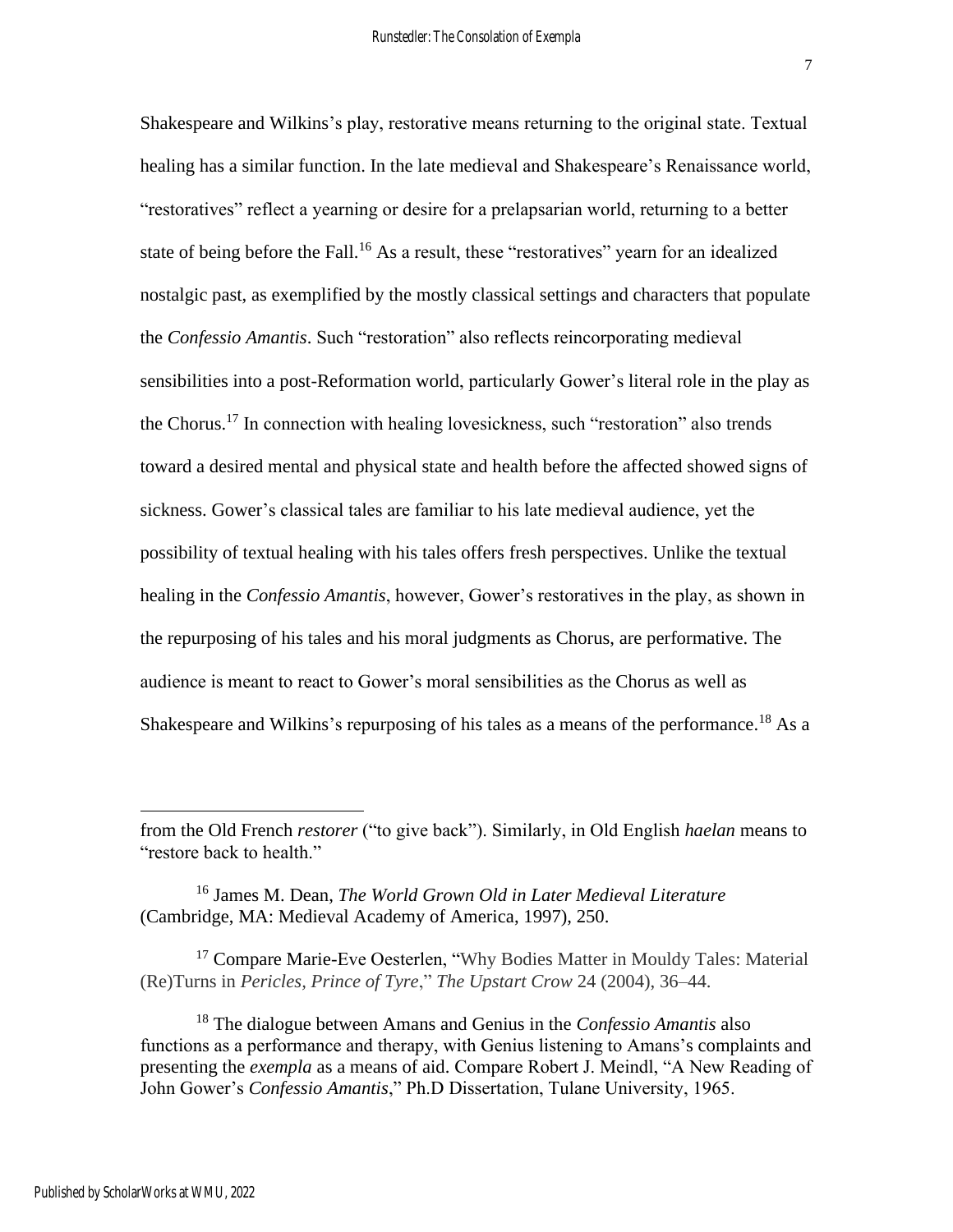result, Gower's moral judgment prompts the audience to respond and engage with this material, and thus they are given, as Yayoi Miyashita puts it, an "opportunity for introspection."<sup>19</sup> Shakespeare's audience reads Gower because his words are restorative for both Amans and the reader, particularly his *exempla*. As Russell A. Peck comments, "Tales enable the mind to rethink itself …. They clarify the meanings of right and wrong and can thus serve as the restorative."<sup>20</sup> The tales themselves are restorative—they metaphorically heal the reader and Amans by means of reading and understanding, and thus these fresh tales with moral instruction become invaluable remedies against vice.

In the *Confessio Amantis*, Gower's repurposing of these familiar tales within his moral framework can also be read as further evidence of textual healing:

In oure tyme, among our hiere

Do wryte of newe som matiere

Essampled of these old wyse.<sup>21</sup>

The "old wyse" exemplify as well as give answers and meaning, but they also indicate textual healing. The "old wyse" are Gower's answer to the troubles of modern times, as shown in Amans's dire situation. Reading about the "old wyse" and their successes helps to restore or recover the lack of understanding and communication that ails the aged

<sup>19</sup> Yayoi Miyashita, "Gower, the Chorus, as a Fictional Character in *Pericles*," *Bulletin of the Faculty of Humanities and Human Sciences, Hokkaido University* 117 (2005), 89–108 (107).

<sup>20</sup> See Russell A. Peck, "Introduction," in John Gower, *Confessio Amantis*, 2nd edition, ed. Russell A. Peck and Latin trans. Andrew Galloway, TEAMS Middle English Texts Series (Kalamazoo, MI: Medieval Institute Publications, 2006): vol. 1 [https://d.lib.rochester.edu/teams/text/peck-gower-confessio-amantis-volume-1](https://d.lib.rochester.edu/teams/text/peck-gower-confessio-amantis-volume-1-introduction) [introduction](https://d.lib.rochester.edu/teams/text/peck-gower-confessio-amantis-volume-1-introduction)

<sup>21</sup> Gower, *Confessio Amantis* Prologue I, lines 6–8.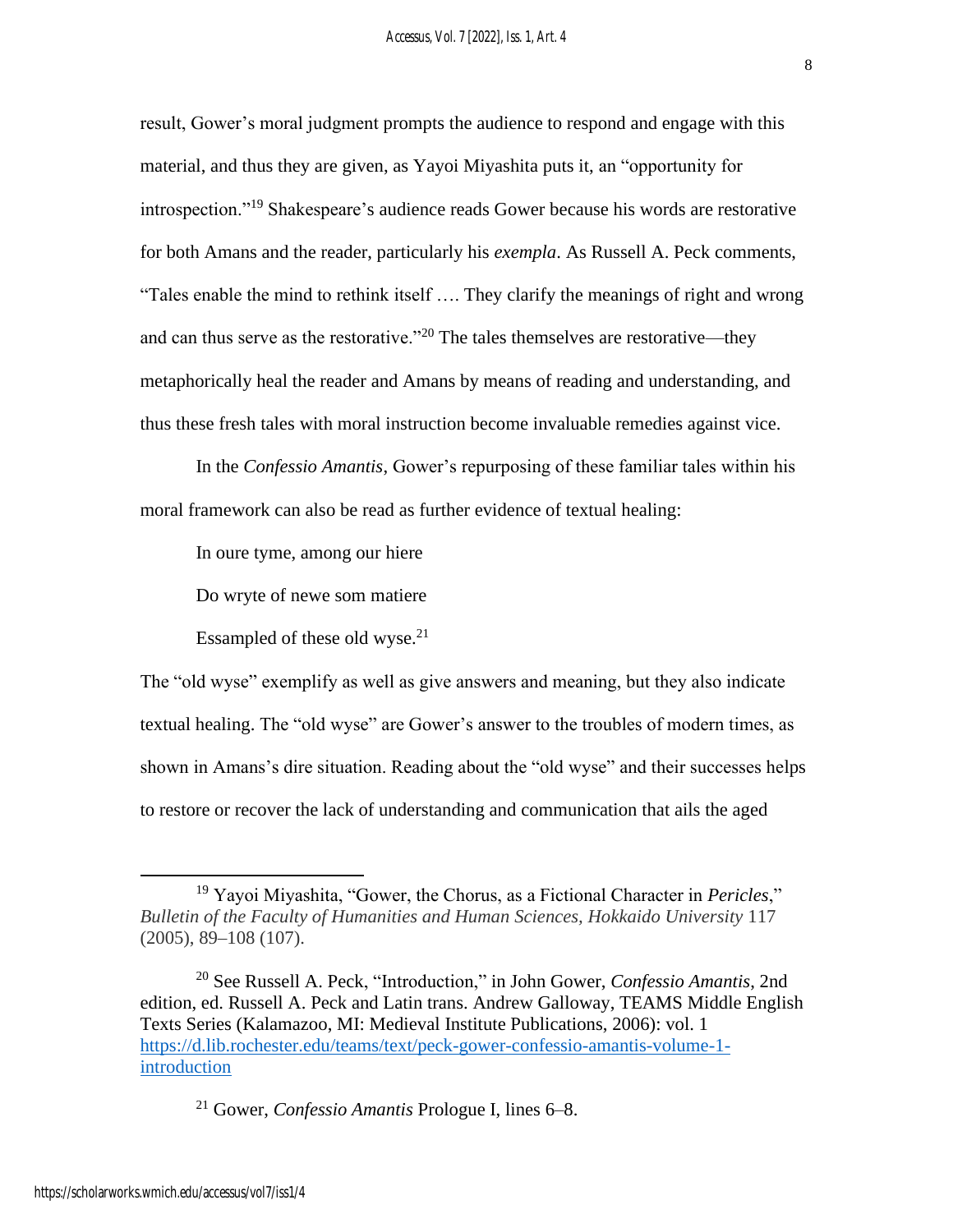lover. *Exempla* thus function as a medicine to restore Amans's mental health. Healing is effectively a process which is gradual and cumulative through the course of the *Confessio Amantis*. These new approaches to the "old wyse" suggest immediacy, as well as a synthesis between the new and the old, echoing the desire to return to a prelapsarian state. Yet the process is very much a healing of the mind as well as the body. Peck describes *exempla* as experiential in that they "provide examples to be tested in the mind."<sup>22</sup> It is crucial to understanding these familiar stories within the context of moral instruction, and particularly the framework of the *Confessio Amantis* within eight books is essential to this healing process shared between Amans and the reader. The telling of the *exempla*  through the confessional framework of the seven deadly sins creates this healing process. As Peck points out, "Each tale demarcates a trial through which one has the potential to learn and grow."<sup>23</sup> With each tale, Genius simultaneously presents Amans and the reader with a new perspective on sin, as well as a gradual antidote for Amans's (and perhaps the reader's, to a lesser extent) malady. As readers, we recognize Amans's shortcomings as a character and lover, but in doing so, we can avoid his fallibilities as a lover and human being.

Gower's *exempla* are thus sources for hope and (textual) healing in the *Confessio Amantis*. Genius's *exempla*, taking familiar tales and filling them with a renewed sense of purpose and antidote, provide much needed metaphorical remedies to both Amans and

<sup>22</sup> See Peck, "Introduction," in Gower, *Confessio Amantis*: [https://d.lib.rochester.edu/teams/text/peck-gower-confessio-amantis-volume-1](https://d.lib.rochester.edu/teams/text/peck-gower-confessio-amantis-volume-1-introduction) [introduction](https://d.lib.rochester.edu/teams/text/peck-gower-confessio-amantis-volume-1-introduction)

<sup>23</sup> See Peck, "Introduction," in Gower, *Confessio Amantis*: [https://d.lib.rochester.edu/teams/text/peck-gower-confessio-amantis-volume-1](https://d.lib.rochester.edu/teams/text/peck-gower-confessio-amantis-volume-1-introduction) [introduction](https://d.lib.rochester.edu/teams/text/peck-gower-confessio-amantis-volume-1-introduction)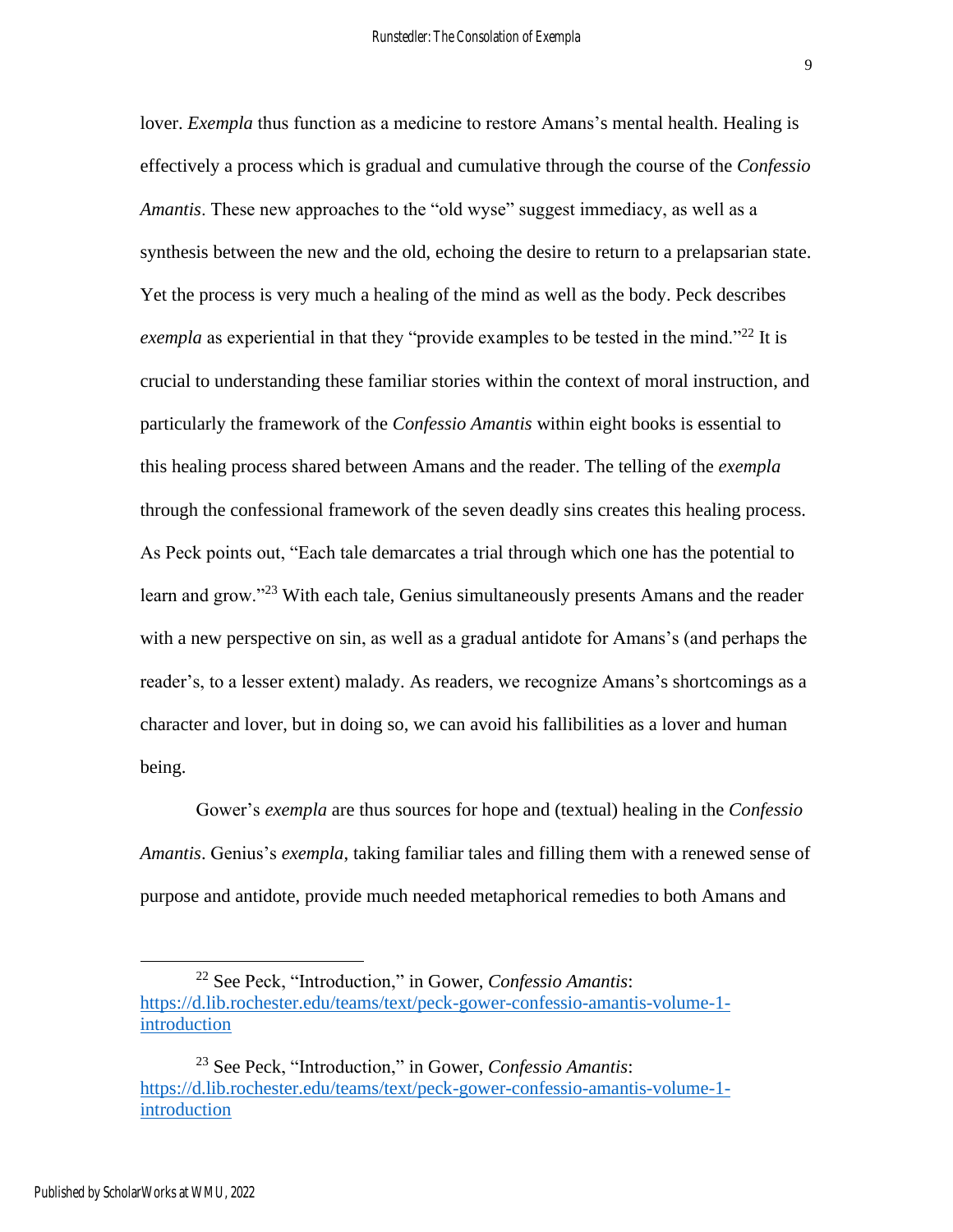the reader. These *exempla* have a vaccine-like function, protecting the listener or reader against the virus of sin. Such textual healing also enables the listener / reader to recover or restore their own metaphorical maladies, sense of hope, and mental health. And where Amans fails (or possibly fails) in the poem, readers can learn and improve their mind and ethical focus. In the case of the *Confessio Amantis,* Gower's version of the rejuvenation of Aeson in the "Tale of Jason and Medea" metaphorically restores not only Aeson, but also the reader and Amans, returning them to a prior and better state of mental health. Similarly, the healing of trauma through the reunion of Apollonius and Thaise in the Apollonius of Tyre story suggests restoration to a period before sickness / trauma set in, despite the severity of the malady. Medieval sensibilities frame *Pericles* in order to provide an antidote to love's ailments. For both Amans and the reader, this healing process makes us more aware and enlightened readers and lovers.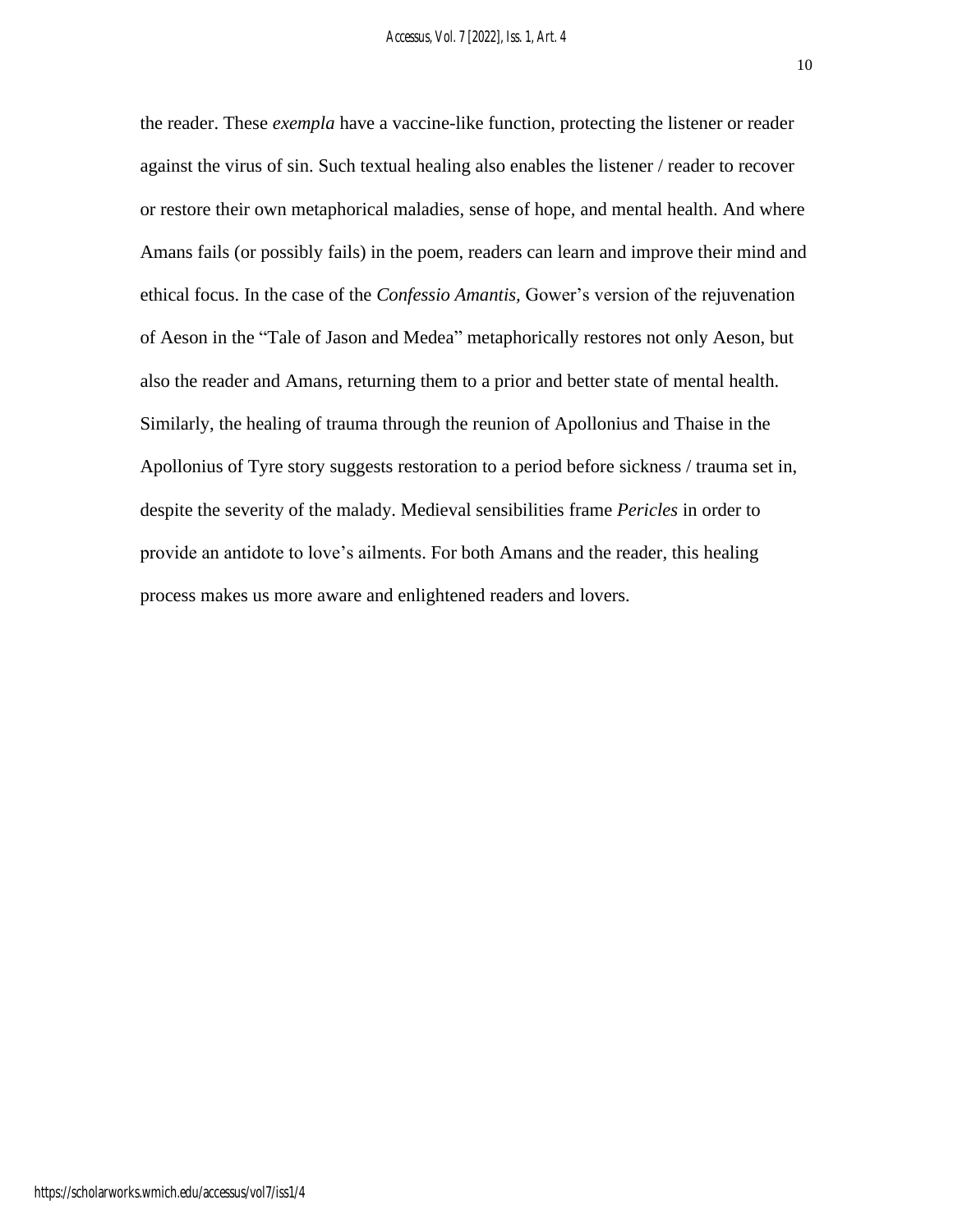#### **Bibliography**

- Dean, James M. *The World Grown Old in Later Medieval Literature.* Cambridge, MA: Medieval Academy of America, 1997.
- Echard, Siân, ed. *A Companion to Gower*. Cambridge, UK: D.S. Brewer, 2004.
- Frank, Arthur W. *The Wounded Storyteller: Body, Illness, and Ethics.* Chicago: University of Chicago Press, 2013.
- Gower, John. *Confessio Amantis*. Ed. Russell A. Peck and Latin Trans. Andrew Galloway. 2nd edition, Vol. 1. TEAMS Middle English Texts Series. Kalamazoo, MI: Medieval Institute Publications, 2006. [https://d.lib.rochester.edu/teams/text/peck](https://d.lib.rochester.edu/teams/text/peck-gower-confessio-amantis-volume-1-introduction)[gower-confessio-amantis-volume-1-introduction](https://d.lib.rochester.edu/teams/text/peck-gower-confessio-amantis-volume-1-introduction)
- Gower, John. *Confessio Amantis*. Ed. Russell A. Peck and Latin Trans. Andrew Galloway. 2nd edition, Vol. 2. TEAMS Middle English Texts Series. Kalamazoo, MI: Medieval Institute Publications, 2006. [https://d.lib.rochester.edu/teams/text/peck](https://d.lib.rochester.edu/teams/text/peck-gower-confessio-amantis-book-5)[gower-confessio-amantis-book-5](https://d.lib.rochester.edu/teams/text/peck-gower-confessio-amantis-book-5)
- Johnson, Eleanor. *Practicing Literary Theory in the Middle Ages: Ethics and the Mixed Form in Chaucer, Gower, Usk, and Hoccleve.* Chicago: University of Chicago Press, 2013.
- Meindl, Robert J. "A New Reading of John Gower's *Confessio Amantis*." Ph.D Dissertation, Tulane University, 1965.
- Miyashita, Yayoi. "Gower, the Chorus, as a Fictional Character in *Pericles*." *Bulletin of the Faculty of Humanities and Human Sciences, Hokkaido University* 117 (2005): 89–108.